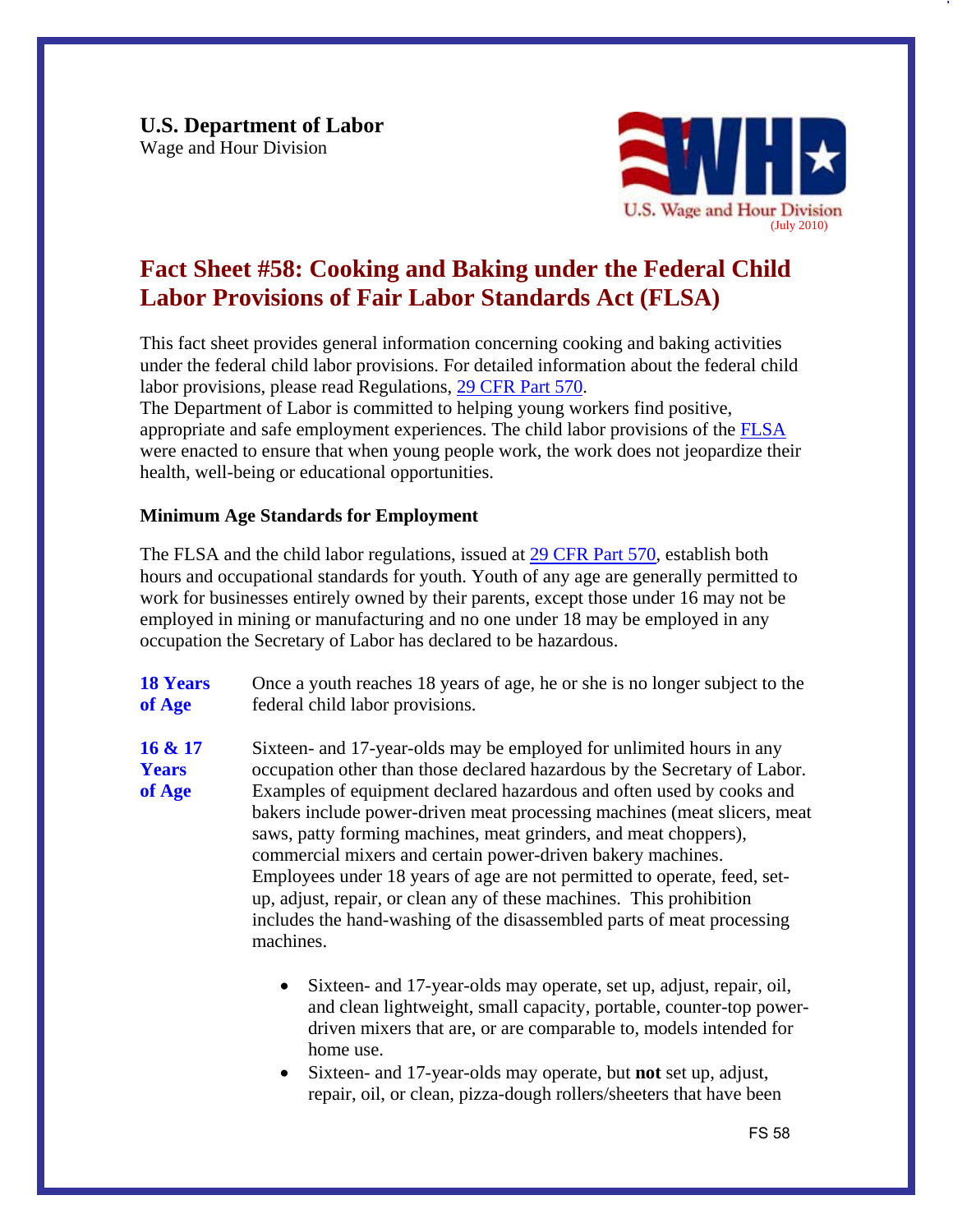constructed with safeguards contained in the basic deign as to prevent fingers, hands, or clothing form being caught in the inrunning point of the rollers, have gears that are completed enclosed, and have microswitches that disengage the machinery if the backs or sides of the rollers are removed.

**14 & 15** Fourteen- and 15- year-olds may be employed in food preparation, but **Years** they may not perform any baking activities and only limited cooking **of Age** task**s.** There are also restrictions on the number of hours and times of day that these minors may be employed. *See* [Fact Sheet # 43](http://www.dol.gov/whd/regs/compliance/whdfs43.htm) in this series (*Child Labor Provisions for Nonagricultural Occupations)* for information about these hours standards.

## **Cooking Tasks and 14- and 15-year-olds**

- Fourteen- and 15-year-olds may perform only that cooking which involves the use of (1) electric or gas grilles that do not entail cooking over an open flame, and (2) deep fat fryers that are equipped with and utilize devices that automatically lower and raise the baskets into and out of the oil or grease.
- • This age group may **not** cook with NEICO broilers, high speed ovens, rapid broilers, fryolators, rotisseries, pressure cookers, or over open flames.
- This age group may **not** perform any part of the baking process, such as weighing and mixing ingredients; placing or assembling products in pans or on trays; operating ovens, including convections ovens, toaster ovens, pizza ovens, automatic feeding ovens, and microwave ovens (except those microwave ovens used for warming food as described above); removing items from ovens; placing items on cooling trays; and finishing baked products.
- Fourteen- and 15-year-olds may perform kitchen work and other work involved in preparing and serving food and beverages, including the operation of machines and devices used in the performance of such work, such as but not limited to dishwashers, toasters, dumbwaiters, popcorn poppers, milk shake blenders, coffee grinders, devices used to maintain the temperature of prepared foods (such as warmers, steam tables, and heat lamps), and microwave ovens that are used only to warm prepared food and do not have the capacity to warm above 140°F.
- • This age group may **not** operate, set up, tend, adjust, clean, oil, or repair powerdriven food slicers, grinders, choppers, mixers, and cutters.
- Fourteen- and 15-year-olds may clean kitchen surfaces and non-power-driven kitchen equipment, but only when the temperatures of the surfaces and equipment do not exceed 100°F.
- Fourteen- and 15-year-olds may filter, transport, and dispose of oil and grease, but only if the temperature of such materials does not exceed 100°F.
- This age group may **not** perform work in a freezer or meat cooler, although they may occasionally enter a freezer momentarily to retrieve items.